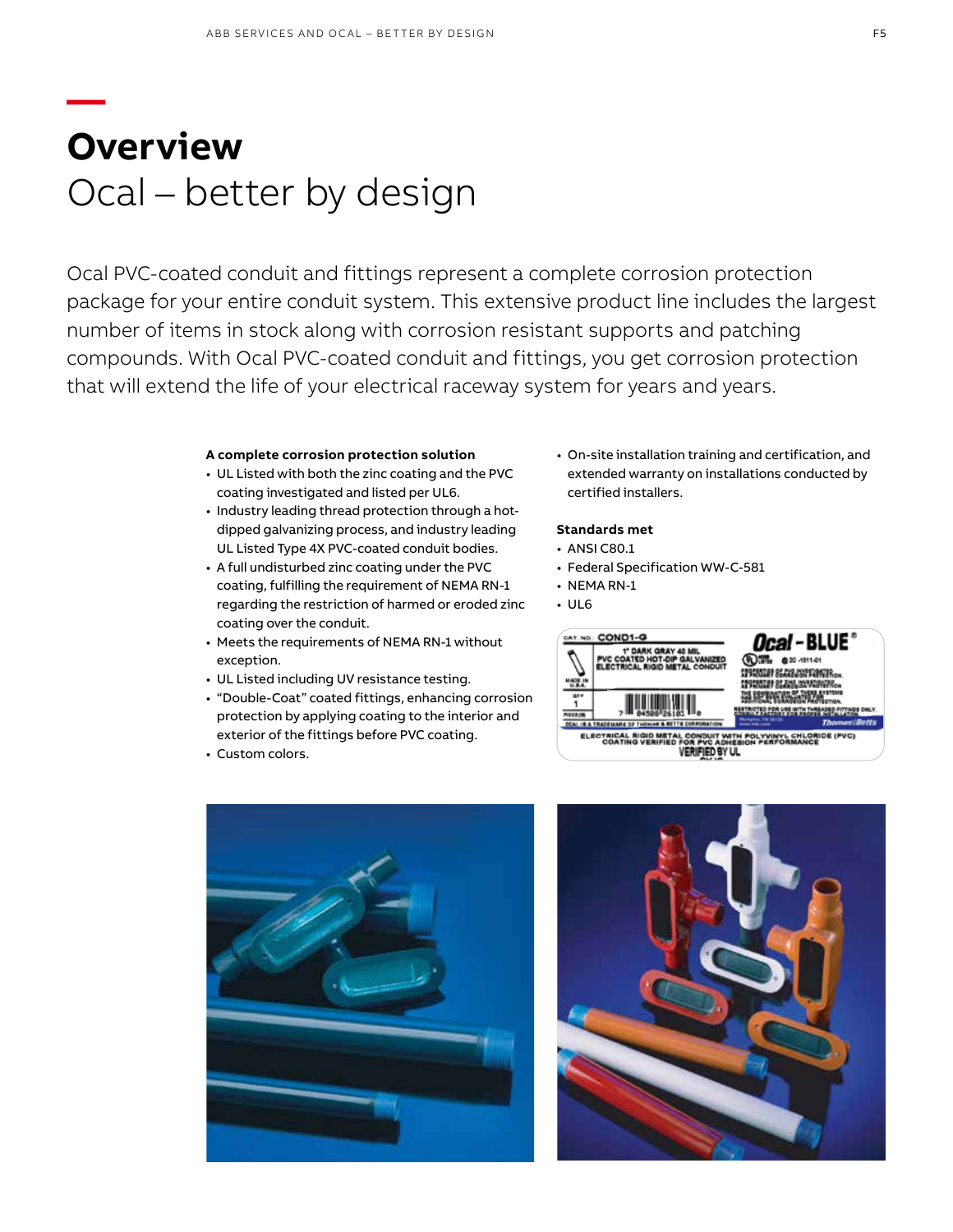## **— Overview** What is corrosion?

Corrosive elements cause millions of dollars in damage through lost time, materials and labor.

### Corrosion protection of electrical conduit systems

#### **— Corrosion protection options**

|                                                       |                                                                                     | <b>Compatibility Rating</b> |                 |                                         |                                         |                   |                  |              |           |
|-------------------------------------------------------|-------------------------------------------------------------------------------------|-----------------------------|-----------------|-----------------------------------------|-----------------------------------------|-------------------|------------------|--------------|-----------|
| Chemical<br>Category                                  | Chemical<br><b>Examples</b>                                                         | <b>PVC</b>                  | <b>URETHANE</b> | 304<br><b>Stainless</b><br><b>Steel</b> | 316<br><b>Stainless</b><br><b>Steel</b> | Poly<br>Carbonate | <b>Cast Iron</b> | <b>Brass</b> | Aluminum  |
| <b>Solvents</b> (excluding<br>alcohols and aliphatic) | Acetone, toluene, ketones, etc.                                                     | <b>NR</b>                   | <b>NR</b>       | ш                                       |                                         | <b>NR</b>         | L                |              |           |
| <b>Fuels</b>                                          | Jet fuel (alcohol based and<br>aliphatic solvent based)                             |                             |                 | L                                       | L                                       |                   | L                | L            |           |
| <b>Plating Solutions</b>                              | Chrome, nickel, copper, brass,<br>gold, zinc, etc.                                  |                             | F               | F                                       | F                                       | F                 | <b>NR</b>        | <b>NR</b>    | <b>NR</b> |
| <b>Salts and Alkaline</b><br>Materials                | Caustic soda, caustic potash,<br>alkaline cleaners, etc.                            |                             | F               | L                                       |                                         | F                 | <b>NR</b>        | <b>NR</b>    | <b>NR</b> |
| <b>Mild Acids</b>                                     | Low-concentration hydrochloric,<br>sulfuric, fruit acids, glycolic, citric,<br>etc. |                             |                 | L                                       | L                                       |                   | <b>NR</b>        | <b>NR</b>    | <b>NR</b> |
| <b>Strong or High-</b><br><b>Purity Acids</b>         | Nitric, hydrofluoric, etc.                                                          | $\mathbf{s}$                |                 | F                                       | F                                       |                   | <b>NR</b>        | <b>NR</b>    | <b>NR</b> |
| <b>Oxidizing Agents</b>                               | Bleach, chlorine,<br>hydrogen peroxide, etc.                                        |                             |                 |                                         | L                                       |                   | <b>NR</b>        | <b>NR</b>    | <b>NR</b> |

#### **Chemical compatibility legend**

| <b>Suitability Description</b>       | <b>Compatibility Rating</b> |
|--------------------------------------|-----------------------------|
| Rated for all Fumes, Splash & Liquid |                             |
| Rated only for Fumes & Splash        |                             |
| Rated for Fumes only                 |                             |
| <b>Not Recommended</b>               | <b>NR</b>                   |

The chart above provides a general guide for the end user to choose the most suitable material for corrosion protection. Compatibility with chemical environment should be thoroughly evaluated for each installation.

As you can see, PVC-coated conduit and fittings are suitable for almost all applications. When it comes to PVC-coated conduit systems, there is no higher quality than Ocal.

### Examples of corrosion

—

**—**









—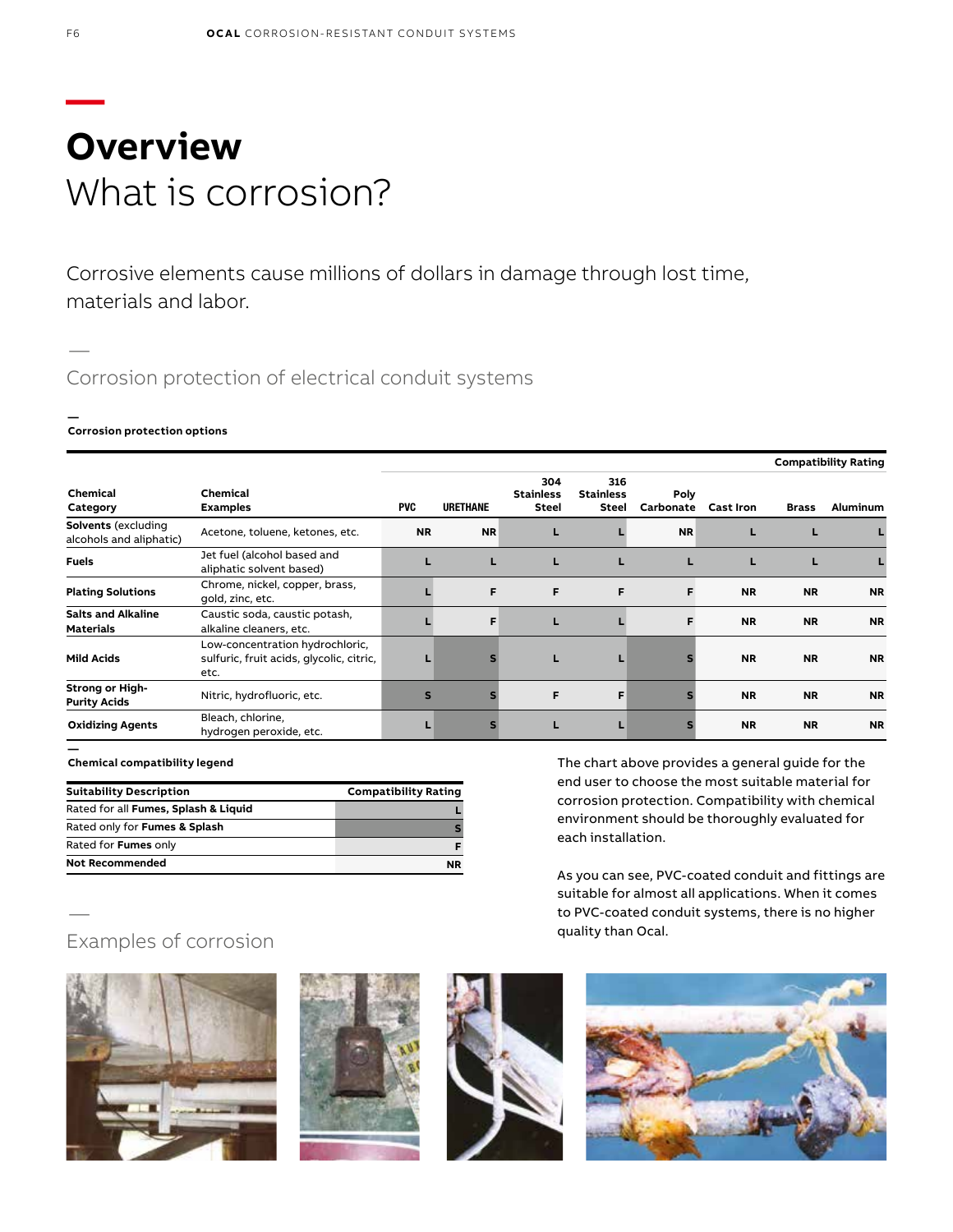## **— Overview** Ocal manufacturing process

The Ocal PVC-coated conduit system fully complies with all standards for proper use and protection in corrosive environments mandated by UL6, NEMA RN-1 and ANSI C80.1. It is manufactured right here in the United States by ABB in our Jonesboro, AR manufacturing facility.

The process of manufacturing PVC-coated conduit

— 01 The process begins with 20-foot (6 meters) sticks of raw steel shell.

—

— 02 The steel shell is cut, threaded and prepared for the hot-dip galvanizing process. —

03 The threaded shell is immersed in a molten zinc bath. This hot-dip galvanizing process enables the zinc to penetrate the steel, providing the best possible protection. After the conduit is extracted from the zinc bath, super-heated steam is blown through the interior and over the outside of the conduit to remove any slag. The ends of the conduit are heated enough to blow excess zinc out of the thread cavities. ABB manufactures steel conduit that hot-dip galvanizes the threads as well as the conduit itself. Other methods such as "hot galvanizing" provide only a sprayed-on zinc coating.

— 04 Prior to the exterior PVC coating, 2 mils (nominal) of blue urethane is applied to the inside diameter as well as the threads of each conduit. After priming, the conduit is heated and then rolled through liquid plastisol, achieving complete coverage of 40 mils in thickness. —

05 Standard colors include gray, white and blue. 5 Custom colors also available.





#### **Ocal offers**

- Plant walk-throughs
- Installation training and certification
- Installation tools
- The expertise to ensure that you get the maximum benefit of the Ocal-Blue total protection system
- Manufacturing capabilities that ensure unmatched delivery time on custom orders, special colors or large quantities
- Protection of each shipment with special packaging for damage-free delivery

#### **Superior Service**

Our reputation for dependability and customer service has made Ocal the most trusted name in corrosion protection for the electrical industry.

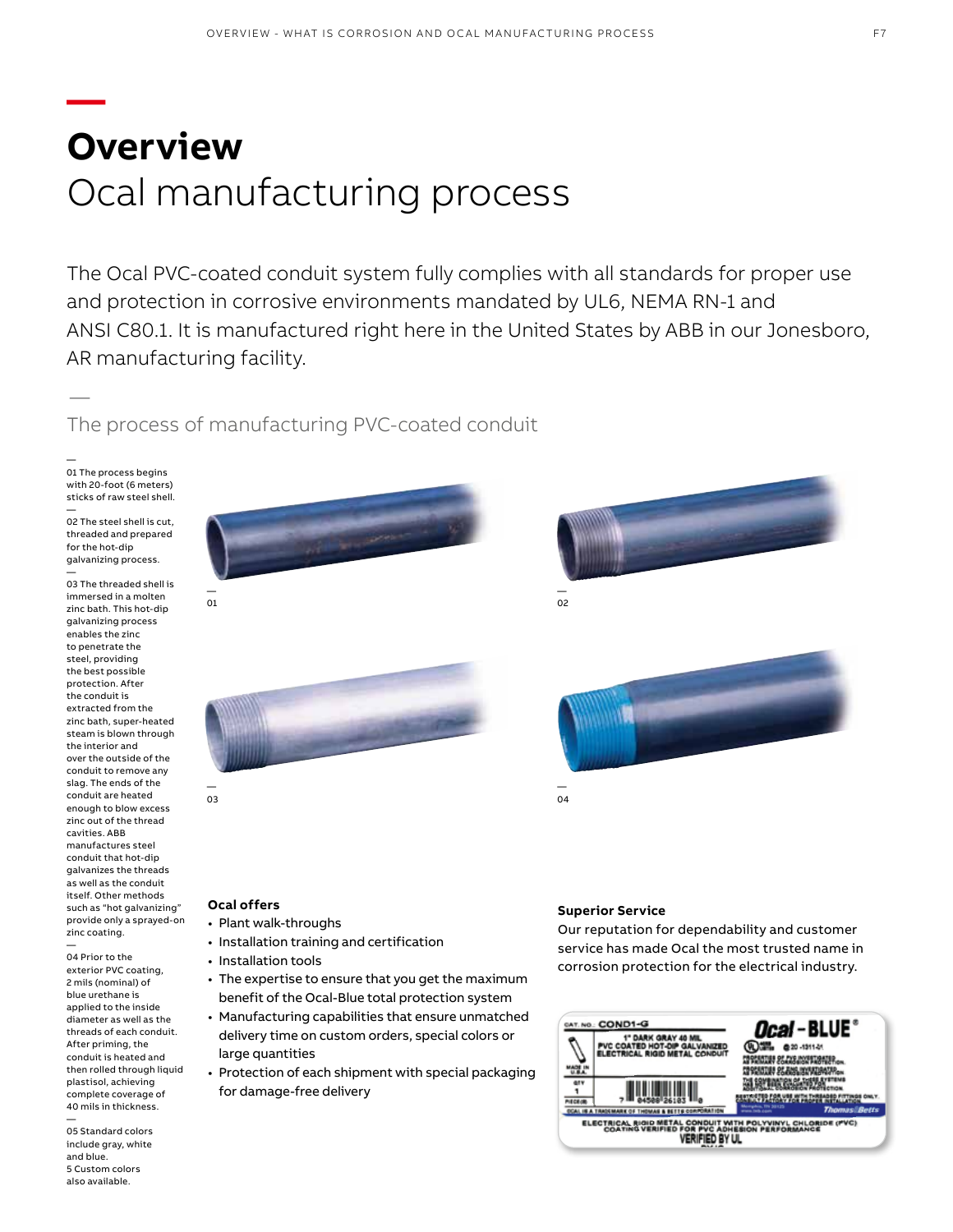## **— Overview** Complete corrosion protection

Ocal has developed a process for coating the interior and exterior of all fittings with a nominal .002" (2 mils) of blue urethane, which is baked on. This proprietary application of urethane enhances the corrosion protection of your system, even if you accidentally nick or cut the PVC coating during installation. Flexible, overlapping sleeves on all Ocal fittings guarantee protection with a vapor- and moisture-tight seal at every connection.

### **The process of manufacturing PVC-coated fittings**

- Fittings are cleaned and then sprayed inside and outside with 2 mils (nominal) of blue urethane
- This gives the fittings corrosion protection on the exterior as well as the interior – all fittings are "double-coated"
- 40 mils of PVC is applied to the exterior of the fitting
- Covers are coated with a molded flange and molded integral O-ring seal for 2<sup>1</sup>/2" - 4" Form 8 and all Form 7. Conduit bodies are molded with a flat surface to ensure a superior seal
- Standard colors include gray, white and blue. Custom colors also available

ABB takes pride in providing PVC-coated conduit and fittings compliant with industry wide recognized standards. It is this dedication to superior quality that makes Ocal "Better by Design."

**Ocal-Blue Double-coat UL Listed Type 4X and NEMA** 

### **4X Form 8 conduit bodies**

For the conduit system that has to stand up to a corrosive environment, the newly designed Ocal-Blue Type 4X Form 8 conduit body meets the challenge. The key is in the cover. Ocal takes a cast cover and then injection molds a PVC coating around it with an integral O-ring seal.

There's no need for tools or gaskets. To meet the harsh requirements of the UL Type 4X listing, you need only hand-tighten the stainless steel encapsulated screws to 15 in.-lbs of torque – as compared to the 35 in.-lbs of torque required to tighten cover screws on competitors' conduit bodies.

Ideal for providing corrosion-resistant performance in washdown and other tough applications, Ocal-Blue Type 4X Form 8 PVC-coated cast-iron conduit bodies are now available in sizes up to 2". Look for the blue to know it's a high-quality ABB product.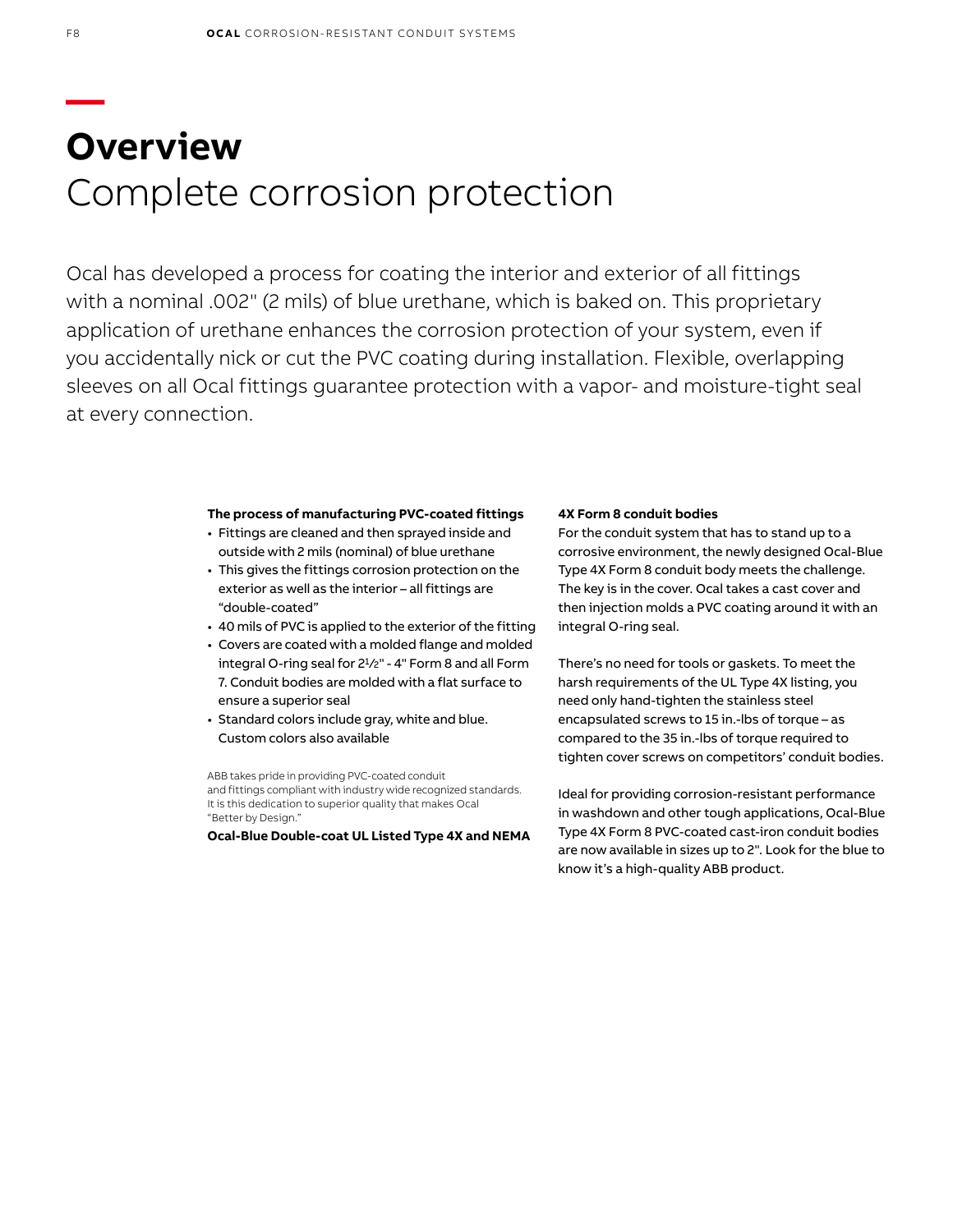# **— Overview** Complete corrosion protection



Ocal supplies encapsulated screws on both Form 7 and Form 8 fittings.







2" C Form 8 conduit body and cover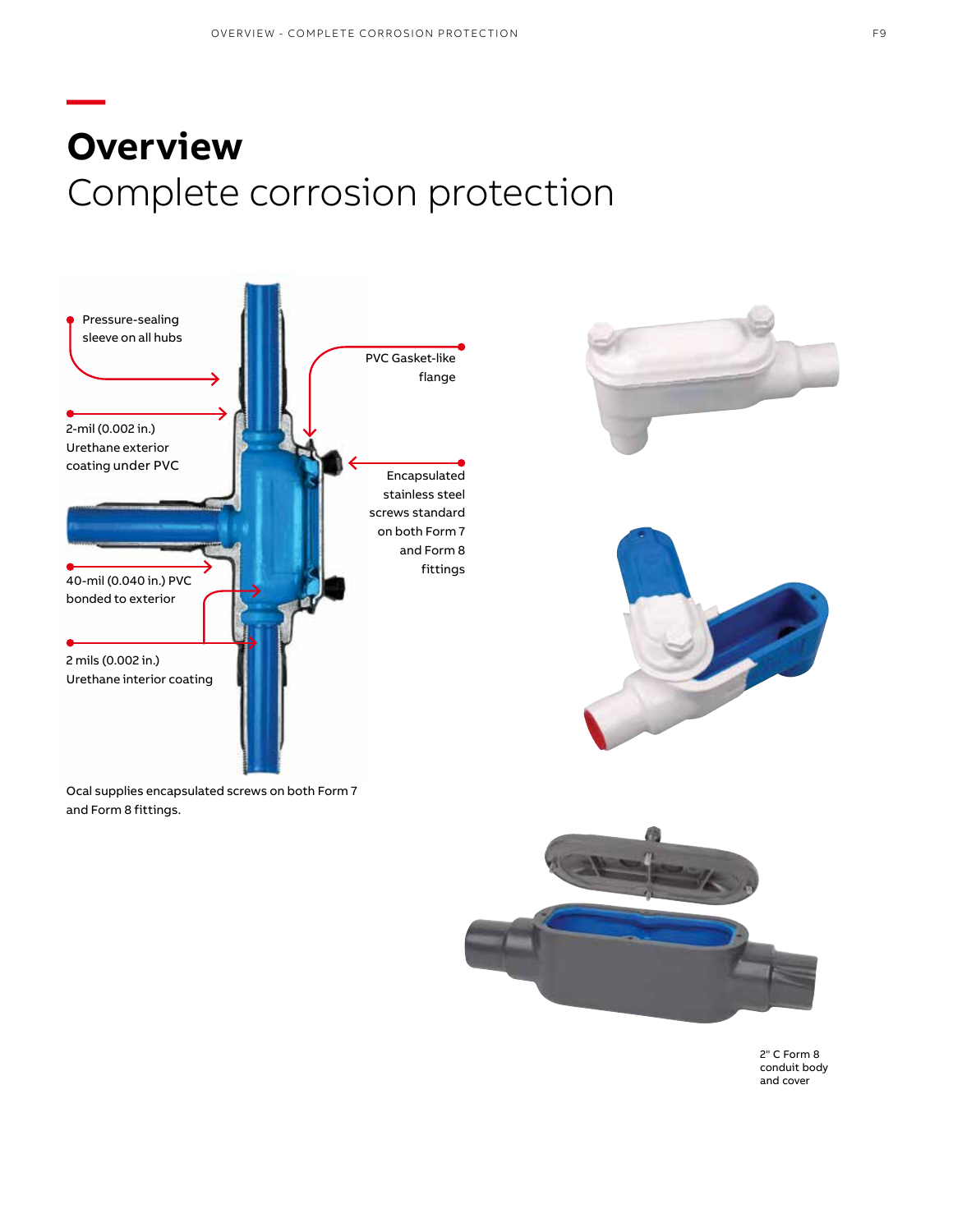# **— Overview** Evaluating corrosion protection of PVC-coated conduit

— 01 Example of Hot-Dip Galvanized Threads after 42-day salt-fog test

— 02 Example showing how a Zinc coating surpasses the requirement for corrosion resistance When evaluating any electrical raceway conduit or fittings, applicable standards should be referenced. The three standards that address the design and performance of PVC-coated rigid steel conduit are ANSI C80.1, UL6 and NEMA RN-1. ANSI C80.1, UL and NEMA have determined the appropriate ASTM standards and test methods that apply.

#### **Hot-Dip Galvanized Threads**

Since electrical conduit systems breathe, the threads will be exposed to the corrosive environment for the duration of the installation. NEMA RN-1-2005 is the electrical industry's standard for PVC externally coated galvanized rigid steel conduit. Section 2.1 of this standard states, "Where unusually corrosive environments are encountered, it is recommended that threads be given additional protection suitable for the intended application." Hot-dip galvanizing is the process through which the steel shell is dipped in molten zinc, causing the zinc to penetrate the steel. Ocal hot-dip galvanizes the threads of the conduit, in addition to the conduit itself. This gives the threads the protection recommended in corrosive environments.

A compelling demonstration of the protection hot-dip galvanizing provides is shown below, using a common corrosive agent, salt, on hot-dip galvanized threads. UL6, the standard for rigid metal conduit, references ASTM B117 for evaluating protective coatings. Below are the results of a salt-fog test using the standard test method ASTM B117.



— 01

### **Galvanized conduit underneath the PVC coating – Preece test**

With so much riding on the integrity of their electrical conduit systems, facilities need the superior protection offered by the ABB Ocal PVC-coated conduit systems. The simple fact is that Ocal PVC-coated conduit system complies fully with the design and performance

standards for PVC-coated conduit set forth by UL6, NEMA RN-1 and ANSI C80.1., ANSI C80.1, UL6 and NEMA RN-1 have determined the appropriate ASTM standards and test methods that apply, and the Preece test is one test that must be passed to be in full compliance.

### **Why is the Preece test relevant to PVC-coated conduit?**

In cases where the PVC protection is accidentally breached, resulting from cuts, scrapes, etc., it is critical to have a second line of defense – a zinc, or galvanized, coating. The zinc coating will significantly slow corrosion and allow more time for repairs. Conduit systems without adequate zinc protection underneath the PVC coating are most likely to suffer catastrophic corrosion damage. This is why NEMA RN-1 section 3.1.1 requires the proper and correct treatment of galvanized conduit before it is PVC coated. It states, "The surface shall be cleaned in such a manner that the galvanized surface of the conduit is not harmed or eroded."



coating.

The purpose of the Preece test is to evaluate the zinc coating on galvanized rigid conduit to ensure adequate protection from corrosion per UL6.2.2. The test will also determine if the surface of the conduit has been damaged as a result of preparation for PVC

In evaluating the test results, the conduit receives a passing grade when the sample does not show a bright, adherent deposit of copper after four 60-second immersions in the copper sulfate solution. The conduit showing the bright, firmly adhering copper has failed to provide adequate zinc protection against corrosion.

The Preece test follows procedures set forth by UL6.2.2 and ASTM A239 and is the test recognized by UL6, NEMA RN-1 and ANSI C80.1 to adequately assess zinc protection for rigid steel conduit. The Ocal line of PVCcoated conduit systems, manufactured by ABB, complies with UL6, NEMA RN-1 and ANSI C80.1 without exception.